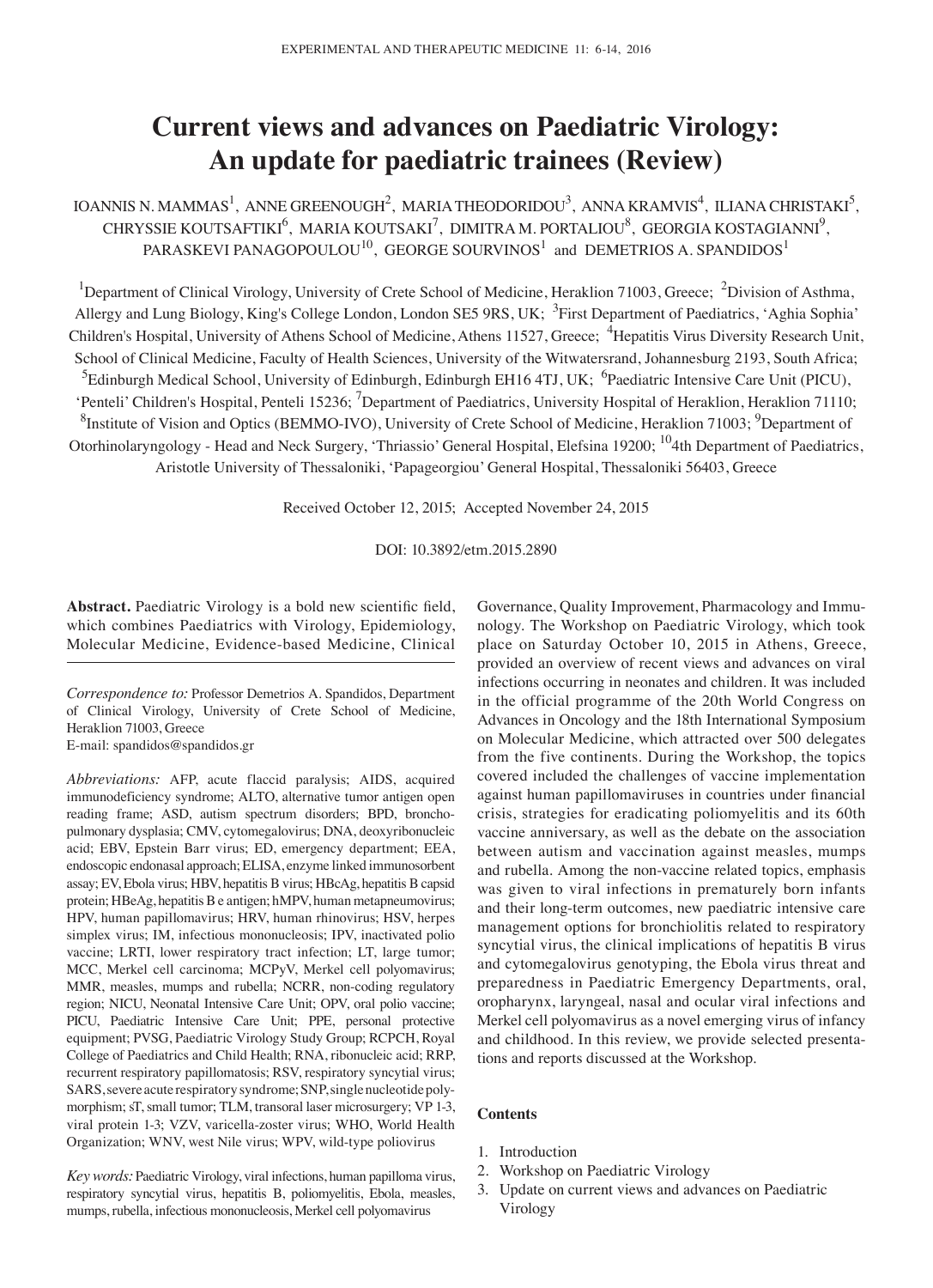#### **1. Introduction**

The history of paediatric infectious diseases closely parallels the history of Paediatrics, as infections remain the major causes of childhood morbidity and mortality (1,2). Viral paediatric infectious diseases are characterised by a great heterogeneity of clinical manifestations due to the unique characteristics of the neonatal period and childhood. Almost 50 years ago, Paediatric Virology was not considered an isolated discipline and was included in the paediatric infectious diseases section of the scientific field of Paediatrics (3). However, during the past two decades, new advances in the field of Clinical Virology and Molecular Medicine have expanded the level of knowledge on the prevention, diagnosis and treatment of viral infections occurring in infancy and childhood. For this reason, although additional subspecialists in several fields may be diminishing (4), Paediatric Virology as a bold new scientific field can combine Paediatrics with Virology, Epidemiology, Molecular Medicine, Evidence-based Medicine, Clinical Governance, Quality Improvement, Pharmacology and Immunology (Fig. 1).

To date, paediatric infectious diseases professionals have achieved a distinct role within the scientific field of Paediatrics and their contribution to tertiary paediatric care is valued (2). Their current clinical and research aims are to resolve important public health issues in both developed and developing countries. Furthermore, new emerging diseases, such as severe acute respiratory syndrome (SARS), west Nile virus (WNV) and Ebola virus (EV) infections, require new prevention strategies and therapeutic protocols. In addition, paediatric infectious diseases professionals are involved in specialised paediatric care and in the follow-up of children with a history of viral infections, such as viral meningitis or acquired immunodeficiency syndrome (AIDS), who survive to adolescent years and beyond, requiring advanced medical care and technological services. Moreover, newfound social issues have arisen, including the recent anti-vaccination wave, the financial crisis and the unprecedented immigration occurring globally and in Mediterranean countries, in particular (5). These developments and changes definitely highlight the demand for the continuous education of paediatric health professionals, informing them of the ongoing advances in paediatric care and management strategies involved in the discipline of Paediatric Virology (6,7).

### **2. Workshop on Paediatric Virology**

The 20th World Congress on Advances in Oncology and the 18th International Symposium on Molecular Medicine was held in Athens (Greece) and was attended by >500 participants from the five continents (8). This annual scientific meeting attracted its largest number of delegates to date and over a period of three days, up-to-date basic and clinical research findings on Molecular Medicine and Oncology were presented and discussed. For the first time this year, during the third day of the meeting, participants had the chance to participate in the Workshop on Paediatric Virology, with the theme 'Paediatric Virology: from the lab to clinical practice' (Fig. 2). This Workshop gathered world experts on Paediatrics, Neonatology, Virology, Vaccinology, Epidemiology, Microbiology and Public Health. It was co-chaired by Professor Anne Greenough, Professor of Neonatology and Clinical Respiratory Physiology at King's College London in London (UK) and Vice-President of the Royal College of Paediatrics and Child Health (RCPCH), Professor Anna Kramvis, Research Professor of Molecular Virology at the University of the Witwatersrand in Johannesburg (South Africa) and Professor Maria Theodoridou, Professor of Paediatrics at the 'Aghia Sophia' Children's Hospital in Athens (Greece). The Workshop was enthusiastically supported by the Department of Clinical Virology, School of Medicine, University of Crete in Heraklion (Greece) and the First Department of Paediatrics of the School of Medicine at the University of Athens in Athens (Greece).

The initial idea for the birth of this Workshop was inspired in 2007 at the Wirral University Teaching Hospital in Wirral (UK), where cytomegalovirus (CMV)-positive twins were treated at the local Neonatal Intensive Care Unit (NICU) (9), requiring the collaboration of an extended scientific network in Merseyside and Manchester (UK) for the management of this neonatal viral infection. Two years later, in October 2009, during the oral session at the 14th World Congress on Advances in Oncology and the 12th International Meeting in Molecular Medicine, which was devoted to human papilloma virus (HPV) infection in childhood (10) and chaired by Professor Maria Theodoridou, Professor of Paediatrics at the 'Aghia Sophia' Children's Hospital in Athens (Greece), this idea was re-enforced by a group of young paediatric trainees and junior researchers, leading to the creation of the Paediatric Virology Study Group (PVSG). The fundamental aim of the PVSG was to provide an array of scientific and educational activities, bringing together Virology with Paediatrics within a single entity. Covering Basic Sciences and Clinical Medicine, the PVSG was open to scientists interested in the field of Paediatric Virology, either as basic scientists, researchers and virologists or as medical students, paediatric trainees, general paediatricians, paediatric infectious diseases physicians and allied health professionals. Six years later, on October 2015, the PVSG had the great honour to coordinate the 'Workshop on Paediatric Virology' as an official session of the 20th World Congress on Advances in Oncology and the 18th International Meeting in Molecular Medicine. This Workshop was dedicated to promoting international scientific exchange and cooperation of both clinicians and researchers on Paediatric Virology and improving biomedical research and paediatric medical practice on viral infections occurring in childhood. In this review, we present an update on selected topics presented at the Workshop.

## **3. Update on current views and advances on Paediatric Virology**

*Viral infections and long-term outcomes of prematurely born infants.* Respiratory syncytial virus (RSV) is a common respiratory pathogen in young children (11). Between 1 and 2% of infected children will require hospitalisation and up to 8% of those hospitalised will require mechanical ventilation. Numerous studies (12-16) have demonstrated that infants born at term, who were previously healthy, subsequent to an RSV lower respiratory tract infection (LRTI), develop chronic respiratory morbidity. There are many risk factors for severe acute RSV infection, which include being born prematurely and having developed bronchopulmonary dysplasia (BPD). Greenough *et al* (12) have demonstrated that up to school age,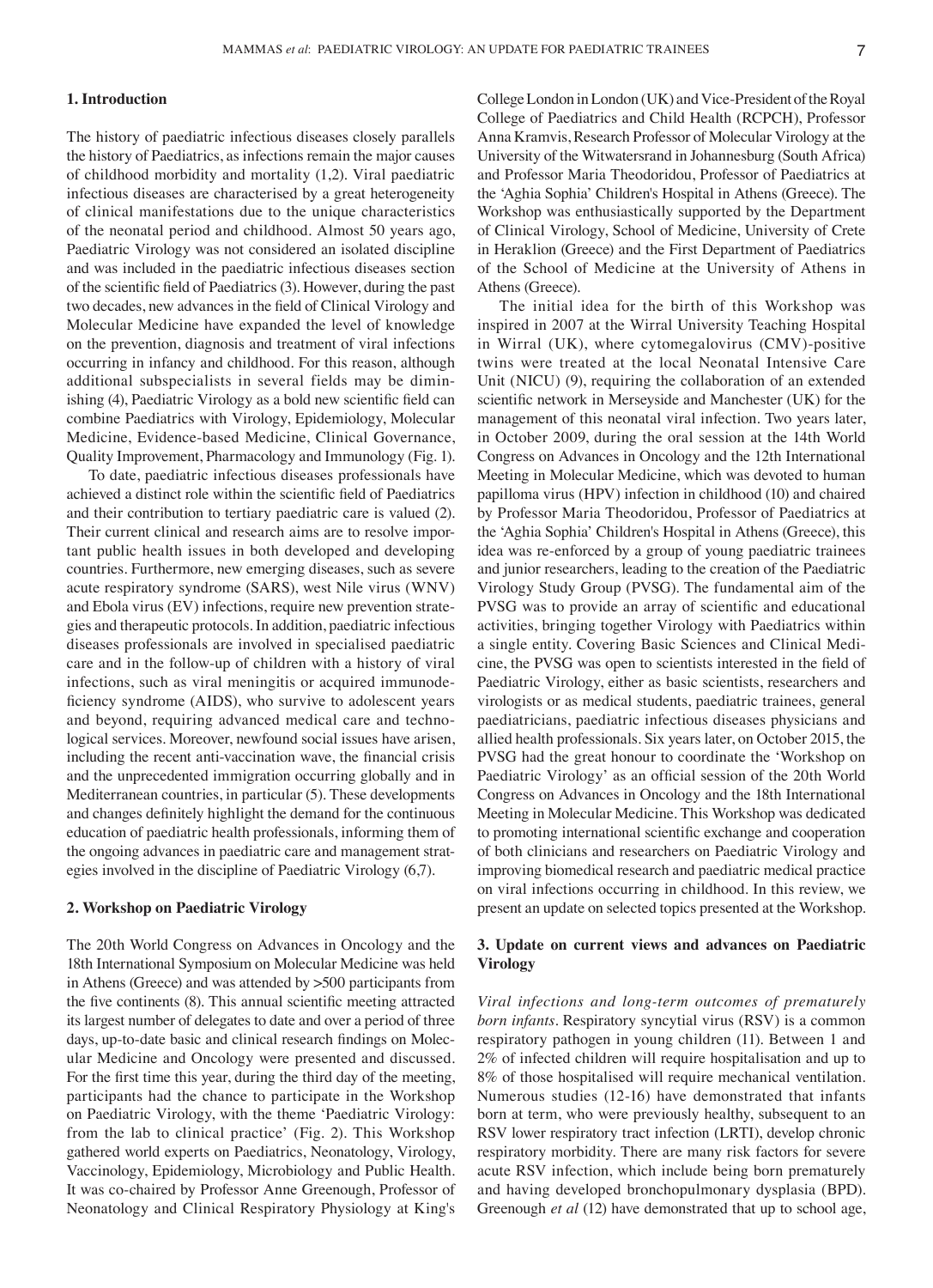

Figure 1. Paediatric Virology involves the scientific fields of Paediatrics, Virology, Epidemiology, Molecular Medicine, Evidence-based Medicine, Clinical Governance, Quality Improvement, Pharmacology and Immunology.



Figure 2. Workshop on Paediatric Virology with the theme 'Paediatric Virology: from the lab to clinical practice', Athens, Saturday, October 10, 2015.

those prematurely born children, who had developed BPD and an RSV LRTI requiring hospitalisation in infancy, had increased healthcare utilisation and worse lung function, particularly affecting small airways, than children with BPD, who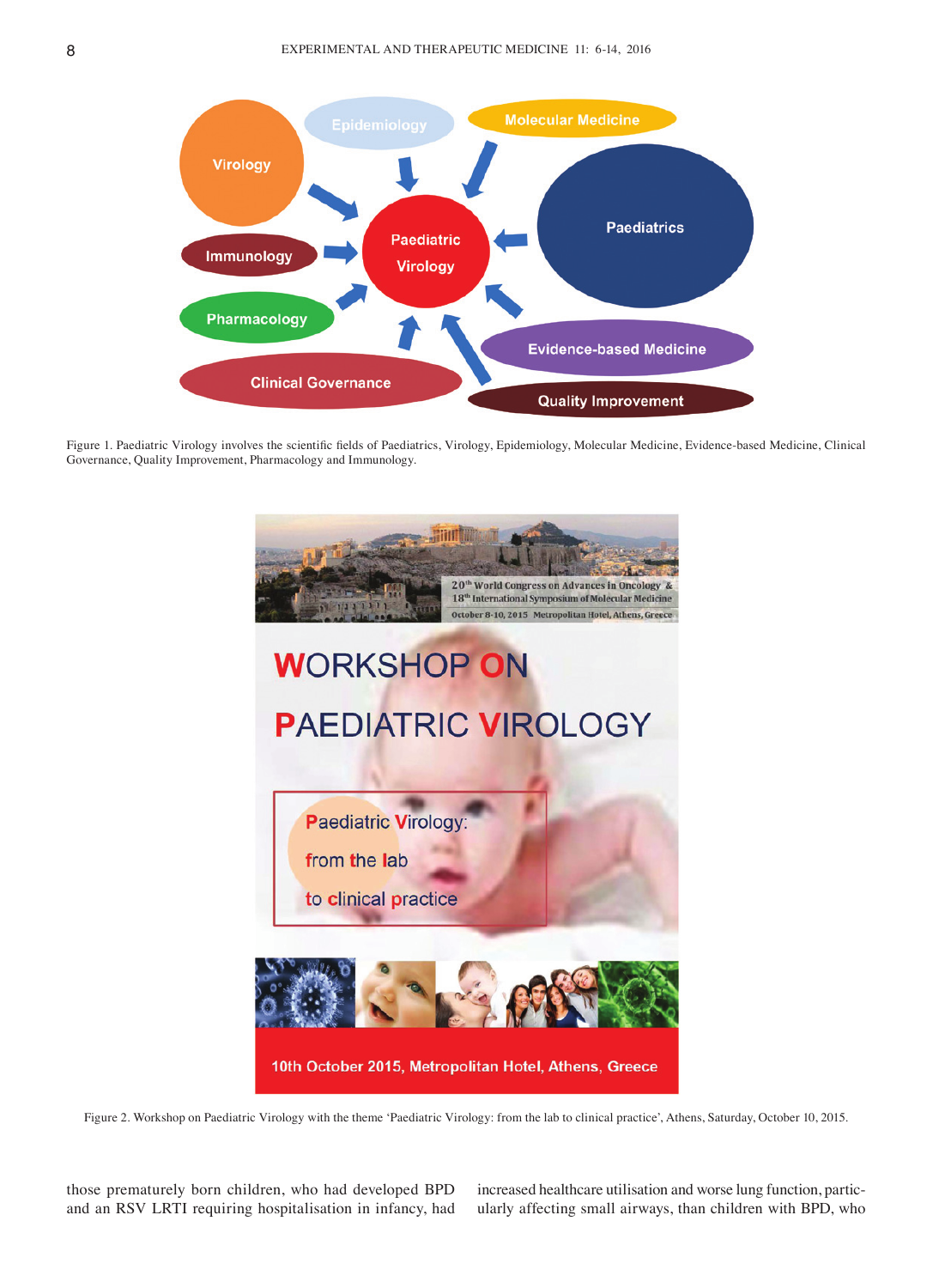had not been hospitalised due to RSV. Healthcare utilisation in the first two years after birth was also shown to be increased even in moderately prematurely born infants (32-35 weeks of gestation), who had were hospitalised due to RSV (13). In two prospectively followed cohorts, one very prematurely born cohort (14) and the other, which included pre-term infants of a wide range of gestational ages (24-35 weeks), respiratory morbidity was greater during infancy in those who had had an RSV LRTI (15,16). In the very prematurely born cohort, subsequent respiratory morbidity was increased after an RSV LRTI regardless of whether hospitalisation was required or the infant had BPD (14). The prematurely born infants, who required hospitalisation due to an RSV LRTI, had poorer premorbid lung function (17). It has also been identified that prematurely born infants may have a genetic predisposition to developing RSV LRTIs. In addition, single nucleotide polymorphisms (SNPs) in several genes were found to be associated with chronic respiratory morbidity during infancy and reduced lung function at one year following an RSV LRTI (18). Other respiratory viral infections also adversely influence respiratory outcomes during infancy in those born prematurely, including human metapneumovirus (hMPV) and human rhinovirus (HRV), particularly HRV-C (19).

*Defeating polio: Vaccine anniversary (1955-2015).*  Poliomyelitis is an acute infectious disease affecting humans, occurring particularly in children, which is caused by small ribonucleic acid (RNA) viruses of the enterovirus group of the family *Picornavidae* (20-26). Three antigenically distinct strains (strains 1, 2 and 3) are known, with-type 1 accounting for 85% of cases. The clinical manifestations of the disease vary greatly. Most cases are asymptomatic; paralytic illness is rare, affecting <1% of infected individuals. The year 2015 is the 60th anniversary since Jonas Salk launched the inactivated polio vaccine (IPV), enabling children to be protected against the crippling disease of poliomyelitis. With the development of the oral polio vaccine (OPV) by Albert Sabin in 1961, the world was given the tools, with which to stop outbreaks, strengthen and build immunity, to ensure that children can grow up without the threat of polio. The combination of OPV and IPV led to the eradication of polio in the Americas, the western Pacific and Europe. Today, 80% of the world population lives in polio-free regions. Nevertheless, Pakistan, Afghanistan and Nigeria are countries where polio is still categorised as an endemic viral infection. It should be noted that in 2013-2014 an upsurge of polio in areas, which were considered polio-free, occurred. The confirmed circulation of wild‑type poliovirus (WPV) in Israel and the outbreak of acute flaccid paralysis (AFP) in Syria mean that there is a high risk of the disease being reintroduced into Europe. Europe should implement a prevention policy, which is based on enhancing the vaccination of resident and refugee populations, strengthening surveillance and being prepared to rapidly respond to the identification of polio. In Greece, there is a national action plan, which includes programmes to sustain high levels of polio immunisation coverage, AFP surveillance and actions in the event of a suspected or confirmed poliomyelitis case. Fighting polio with vaccination has been one of the most successful public health programmes in history, reducing the number of polio cases by 99%, making possible the expectation towards disease eradication.

*Clinical implications of hepatitis B virus (HBV) genotypes in Paediatrics.* Even though a successful vaccine against HBV has been implemented in 184 countries, the eradication of HBV is still not on the horizon (27). According to the World Health Organization (WHO), there are 240 million chronic carriers of the virus, globally (28). The risk of developing chronic hepatitis ranges from >90% in newborns of hepatitis B e antigen (HBeAg)-positive mothers, 25-35% in children under the age of 5 and <5% in adults (29). HBeAg, a non-particulate viral protein, is conventionally considered a marker of HBV replication (30). This is the only antigen of HBV, which can cross the placenta (31), leading to the specific unresponsiveness of helper T cells to the hepatitis B capsid protein (HBcAg) and HBeAg in newborns of HBeAg-positive mothers(32). HBeAg is tolerated *in utero* and acts as a tolerogen after birth (33). Thus, perinatal transmission is frequent when mothers are HBeAg‑positive, whereas it occurs significantly less frequently when mothers are HBeAg-negative (34-36).

Sequence heterogeneity is a characteristic of HBV, the prototype member of the family *Hepadnaviridae* (37). Based on an intergroup divergence of >7.5% across the complete genome, HBV has been classified phylogenetically into at least 9 genotypes. With between ~4 and 8% intergroup nucleotide divergence across the complete genome and good bootstrap support, genotypes A-D, F, H and I are further classified into subgenotypes. HBV genotypes and in some cases subgenotypes have a distinct geographical distribution both globally and locally (37). The different genotypes/subgenotypes can develop different mutations in the regions of the HBV genome, which code for HBeAg and the envelope proteins. These differences can be related to the role of the HBV genotypes, to their mode of transmission, to the clinical manifestation of the disease following HBV infection and to their response to antiviral therapy. Thus, the genotypes/subgenotypes of HBV may be responsible for the different modes of transmission and natural history of infection in children, noted in different regions of the world, where distinct genotypes/subgenotypes prevail.

*Implementation of vaccination against HPV in a country under financial crisis.* Despite the invention of the Pap smear test by George N. Papanicolaou almost 90 years ago, HPV is considered the most frequent carcinogen in humans, causing approximately 530,000 cases of cervical cancer per annum, with the majority of cases occurring in developing countries (38-40). The link between this deoxyribonucleic acid (DNA) virus and cervical cancer was firstly suspected in the early 1970s by Professor Harald zur Hausen, who in 2008 received the Nobel Prize in Physiology and Medicine (41). In the same year, two vaccines against HPV, the bivalent HPV 16/18 and the quadrivalent HPV 6/11/16/18, were implemented into clinical practice in several countries, worldwide (42). However, despite the significant calculated expected health benefits following the implementation of HPV vaccination programmes, current trends indicate low HPV vaccination uptake among female adolescents in several countries in Europe (43-46). These studies have also focused on potential socio‑demographic factors, which influence parents' decisions to decline HPV vaccination to their daughters, including age, ethnicity, receipt of childhood vaccines, knowledge, attitudes, parental and community acceptability. Of note, in Greece, a country under financial crisis since 2010,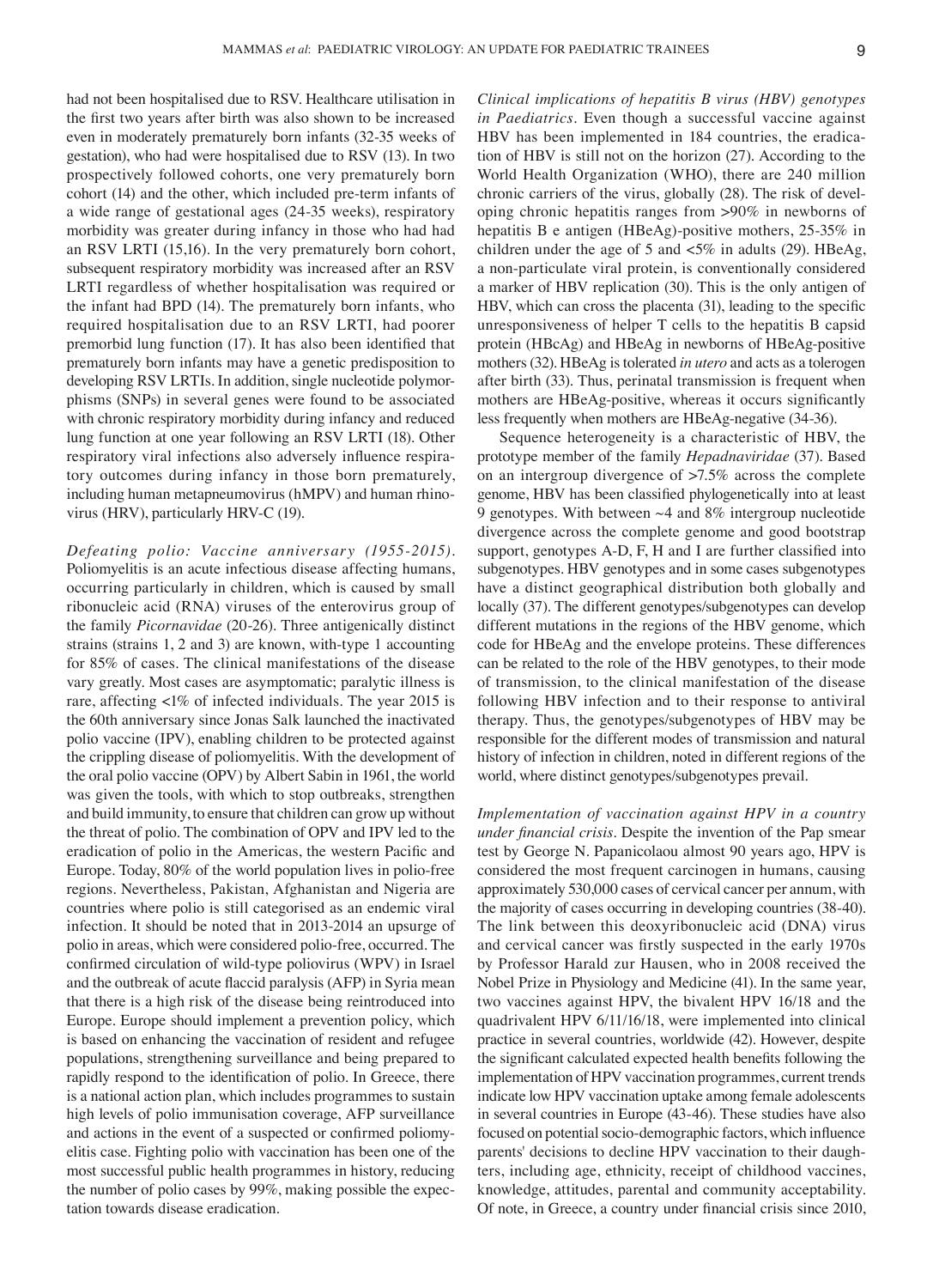in which several health quality indexes have already deteriorated (47), financial reasons have also been elucidated behind non-vaccination against HPV (38). Since data on HPV vaccination among female adolescents in Greece remain limited, the first pilot cross‑sectional questionnaire‑based study, known as the ELEFTHERIA study, was expected to assess HPV vaccination uptake among female adolescents in Greece during the period between 2008-2014 and to investigate socio-demographic reasons for declining HPV vaccination (38). It was designed by the First Department of Paediatrics at the University of Athens and the Department of Clinical Virology at the University of Crete and its name was inspired by 'Eleftheria', the name of the first adolescent, who was recruited in the study. The preliminary findings of this project stress the need to provide and maintain health insurance coverage to children in countries under financial crisis (38). For this reason, urgent health policy responses to the recent financial collapse in Greece are required as the full impact of austerity measures unfolds in the coming years.

*Children and Ebola infection.* EV was first discovered in 1976 and has caused three outbreaks, two simultaneously in 1976 and one in 2014 (48). The exact mode of transmission of EV remains unknown; however, it seems to be transmitted from the biological fluids of wild animals and subsquently through human-to-human contact (49). According to the WHO, the 2014 west African outbreak claimed a case fatality, which ranged from 25 to 90% and a total number of roughly 10,000 fatalities; the number of children is unknown (49). This fact makes it a potential lethal tool in bio-warfare. If used in residential areas or within the public transportation system, as a biological agent, EV can easily affect the welfare and life of children.

Emergency Departments (EDs) should be ready for such attacks, especially catering for the needs of paediatric victims (50,51). Carley's consensus statement for formulating major incident plans can be quite helpful (52). Local tertiary paediatric hospitals or peadiatric units should play an active role by coordinating the care of children. Planning for such events involving children should be carried out by experienced clinicians in Paediatrics. Approximately 10-15% of the equipment used in general hospitals should be suitable for peadiatric victims of all ages. Staff training for major incidents should be regular and should include caring for children. While triaging, it is advisable to use modified adult scoring systems. In particular, when triaging a large number of children, the Eichelberger modification to the triage revised trauma score should be used (48). If possible, children's assessment and treatment, as well as transfers, when needed, should be provided by experienced paediatric teams. If allowed by the senior clinician, parents could possibly stay on site near their children. During hospitalisation and following discharge, adequate support should be provided to the families(52). An ED should be ready to accommodate the needs of children following an EV attack by offering personal protective equipment (PPE) to staff, appropriate decontamination and isolation facilities and antidotes, if available, as well as general paediatric equipment. Staff should always suspect bioterrorism if a few or several people present with unusual or unexpected symptoms or if their symptoms do not conform with a certain medical diagnosis. Identify, isolate and inform is the current standard approach to EV suspicion (53). Hopefully, none of this will be actually needed in the near future.

*Viral bronchiolititis in Paediatric Intensive Care Unit (PICU).*  Viral bronchiolitis, mainly caused by RSV infection, remains the leading cause of infant admission to the PICU (54,55). Recent laboratory tools have also confirmed many other viruses to account for bronchiolitis, either as co-infection with RSV or as the only aetiological pathogen. Such viruses are HRV, hMPV, adenovirus, as well as influenza and parainfluenza viruses (56). Even following the anti-RSV post-prophylaxis era, RSV seems to be the most common cause of bronchiolitis in infancy and is responsible for severe clinical manifestations, longer hospitalisation and PICU admissions (57). Severe bronchiolitis is indicated by persistently increased respiratory effort (tachypnoea, nasal flaring, intercostal, subcostal or suprasternal retractions, accessory muscle use and grunting) hypoxaemia, apnoea or acute respiratory failure. Risk factors for severe disease and/or complications of bronchiolitis, even death, are considered to be prematurity (gestational age <37 weeks), age <12 weeks, chronic pulmonary disease, particularly BPD (also known as chronic lung disease), congenital and anatomic defects of the airways, congenital heart disease, immunodeficiency and neurologic disease (58). Though it is a common and old clinical entity, there is a wide variety in clinical practice and the need to clarify each of the therapeutic means has to be done with large, well-designed clinical studies. When it comes to the treatment of critically ill children, there is a paucity of evidence-based guidelines. Fluid replacement, oxygen supplementation and close monitoring are the first steps in the management of the disease. The role of epinephrine and nebulised bronchodilators in combination with systemic corticosteroids is questioned, but can be given on an individualised basis (59). Nebulised hypertonic saline is a new therapeutic agent, which has not been investigated for possible use in the PICU. Although it is recommended, its use remains to be established. Other therapies, such as Heliox, surfactant and ribavirin, are also being examined, with controversial results thus far. As little seems to have been achieved when it comes to treatment, a lot of emphasis has been given to the prevention of the illness. Hygiene measures and education of caregivers, hospital personnel, nurses and doctors on limiting transmission and elimination of the environmental risk factors are strongly recommended in published guidelines (59). Palivizumab prophylaxis is recommended for infants with risk factors, such as chronic illnesses, prematurity and immunodeficiency, as well as other conditions, which are being clarified at the revised published guidelines (59). Since the burden of RSV bronchiolitis is high, research must aim for the development of an anti-RSV vaccine, as well as new antiviral agents.

*Vaccination against measles, mumps and rubella (MMR) versus autism.* Autism is a severe neurodevelopmental disorder affecting the paediatric population (60). Autism spectrum disorders (ASD) include disorders, such as psychomotor regression, language impairment and behavioural social withdrawal, placing patients with ASD in permanent need for healthcare and social support (61). Earlier reports have associated vaccination against MMR with the occurrence of ASD in children (62), thus leading in particularly low vaccination coverage. As a result, outbreaks regarding the vaccine preventable strains have reappeared throughout Europe (63-65), Asia (66,67) and the United States (68,69). Extensive research around the issue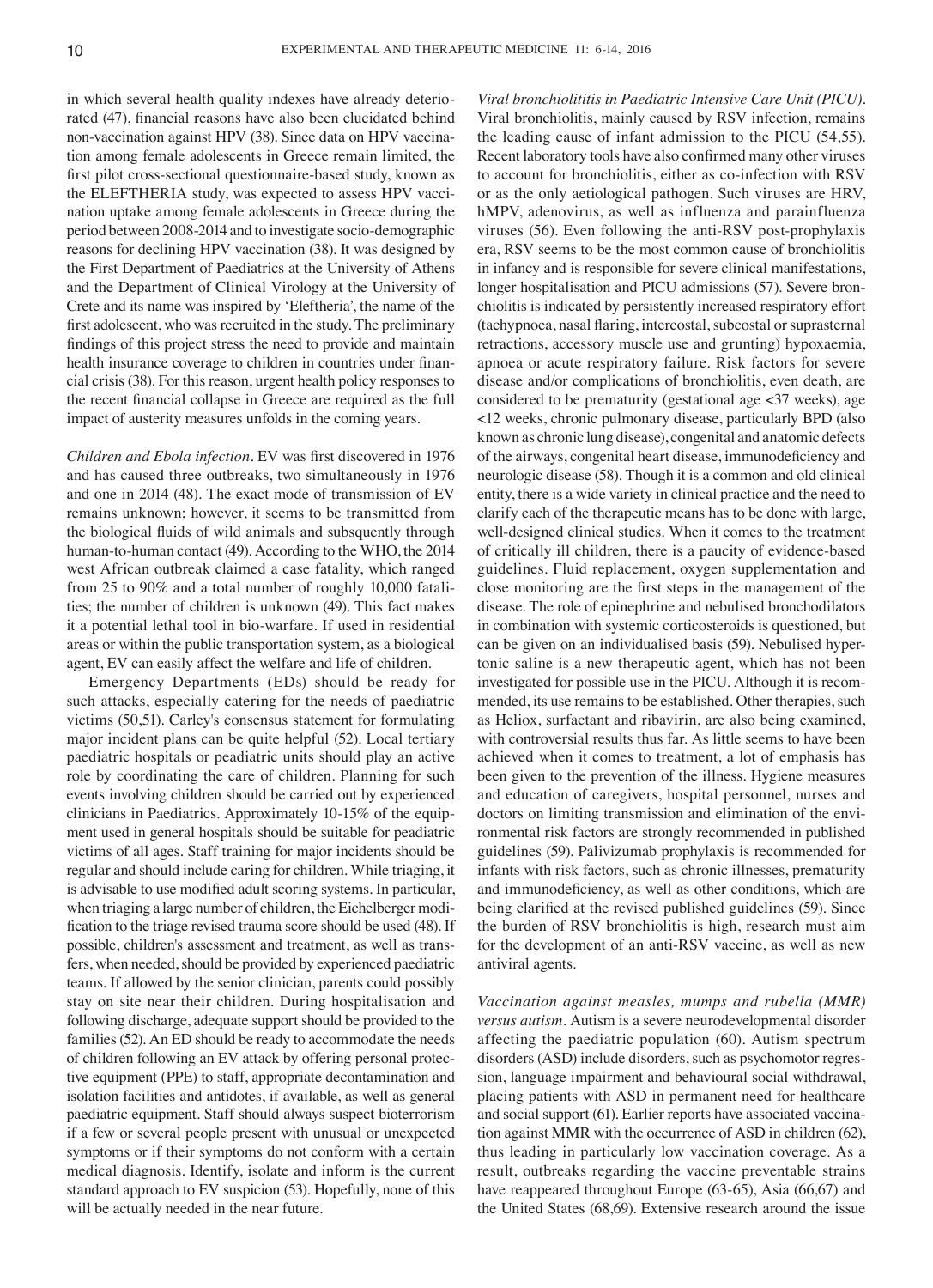has emerged, soundly dissociating MMR vaccination from any ASD occurrence, even in high-risk populations (70-72). However, the loss of credibility of the MMR vaccine remains a concern. This can be partially explained by failure on behalf of the scientific community to effectively communicate: i) the limitations and bias of the original study of Wakefield *et al* (62) in 1998, ii) the mounting evidence supporting the lack of a causal relationship between MMR vaccine receipt and autism onset, as proven by large epidemiological studies (70-72) and iii) adverse effects of vaccination in the general setting of coincidental, rather than causal associations. Another contributing factor must be attributed to a powerful influence by the public media, such as television, newspapers and internet, regarding MMR vaccination, ultimately leading to a subsequent negative public health response. In the future, more effective communication strategies are required to reassure parents of vaccine safety and importance.

*Ocular viral infections in neonates and children.* The ocular manifestations of viral infections in neonates and children vary greatly and can range from innocuous to vision threatening (73). The majority of viral conjunctivitis in children are caused by adenovirus, a DNA virus, which can cause a range of human diseases, including upper respiratory tract infection. Viral conjunctivitis is associated with epidemic keratoconjunctivitis, pharyngoconjunctival fever and acute haemorrhagic conjunctivitis (74). Signs include eyelid oedema and tender pre-auricular lymphadenopathy, prominent conjunctival hyperaemia, follicles and punctate epithelial keratitis. In viral infections in children, the involvement of the anterior segment is mild and self-limited; spontaneous resolution usually occurs within 2-3 weeks, except in cases of congenital infection, which are often associated with significant alterations in ocular structures.

Neonatal conjunctivitis (also known as ophthalmia neonatorum) is defined as conjunctival inflammation developing within the first month of life. It is the most common type of infection in neonates, occurring in up to 10% of neonates. It is often identified as a specific entity distinct from conjunctivitis in older infants as it is often the result of infection transmitted from the mother to the infant during delivery (74). *Molluscum contagiosum* ocular infection in children is caused by a specific double‑stranded DNA poxvirus, which typically affects otherwise healthy children with a peak incidence between the ages of two and four. Transmission occurs through contact, with subsequent autoinoculation. Presentation is with chronic unilateral ocular irritation and mild discharge, while lesions are usually self-limiting. Primary infection with herpes simplex virus (HSV) is usually associated with eyelid and periorbital vesicles, papillary conjunctivitis, discharge and lid swelling. Dendritic corneal ulcers can also be present, particularly in patients with atopic infection can lead to eczema herpeticum, which can be very severe (75-77). Varicella-zoster virus (VZV) is a serious, but rare, viral infection in children, in which prolonged inflammation may lead to corneal thinning or perforation, glaucoma and cataract formation (74).

Involvement of the posterior structures mostly related to HSV and VZV is potentially sight-threatening. Retinal or optic nerve involvement should be suspected in any child, who complains of an acute onset of blurred vision in the absence of anterior segment inflammation or opacities in the ocular media. Optic neuropathy may occur as an isolated sign, although it is more often associated with a more generalised involvement of the central nervous system (77,78). While specific therapy is not always available, the early diagnosis of ocular viral disease in children should aid in the amelioration of acute symptoms and in the prevention of long-term complications.

*Otorhinolaryngologists versus HPV-associated lesions.* HPV is responsible for many benign lesions of the airway tract and the genital area in the adult population, as well as for cancer of the larynx and oral cavity, particularly subtypes 16 and 18 (79,80). A recent study (81) also revealed an increased frequency of HPV infections in neonates and children. Otorhinolaryngologists are the specialists, who treat children with HPV-related lesions localised in the oral cavity, the oropharynx and larynx. These lesions are mostly benign. There are four types of HPV-related lesions concerning the upper airway track: i) squamous papilloma, ii) verruca vulgaris, iii) focal epithelial hyperplasia and iv) condyloma acuminatum.

In children, the most common clinical expression of HPV is recurrent respiratory papillomatosis(RRP). It causes hoarseness of the voice and sometimes the lesions can cause obstruction of the upper airway track. In adults, the clinical behaviour differs, as the disease requires fewer surgical excisions than in children. In children, the lesions caused by HPV often need many surgical procedures before they become extinct and quiescent. Inverted papilloma, which is a type of squamous papilloma, is strongly associated with HPV subtypes 6 and 1 and its incidence in children is twice as high compared to adults (82). Fortunately, the majority of these lesions can be surgically removed and provide the young patient with a good prognosis. Microsurgery, transoral laser microsurgery (TLM) and endoscopic endonasal approach (EEA) are some of the most frequent surgical methods of excision. A review of recent studies dealing with HPV lesions in children revealed only a few cases, which have been treated surgically. The most common approach of surgical treatment is using TLM. However, laser treatment can cause several complications, such as stenosis, burns of the airway tract and scars. An alternative to TLM are microdebriders (83). Microdebriders provide a more accurate excision, removing only the affected tissue and preserving the healthy tissue. The preservation of healthy epithelium is very useful, when repeated interventions are needed, particularly in children. When the lesion causes obstruction of the airway tract, a tracheotomy is necessary to keep the airway open. However, it should be avoided and performed only when it is an emergency because of the danger of spreading the disease to the respiratory tract (84). In the future, the association between HPV-related lesions in children and cancerous lesions in adults needs to be considered carefully, revealing the importance of vaccination in children against HPV (85).

*Immunology of infectious mononucleosis (IM).* IM is the main clinical manifestation of Epstein Barr virus (EBV) infection (86). Other agents, such as CMV, toxoplasma and adenovirus, produce a similar illness. The incubation period ranges from 33 to 49 days (87). Clinical presentation is usually prolonged (average 16 days) and ranges from a non‑specific flu-like illness to the more distinctive triad 'fever, pharyngitis, lymphadenopathy-splenomegaly'. Other clinical manifesta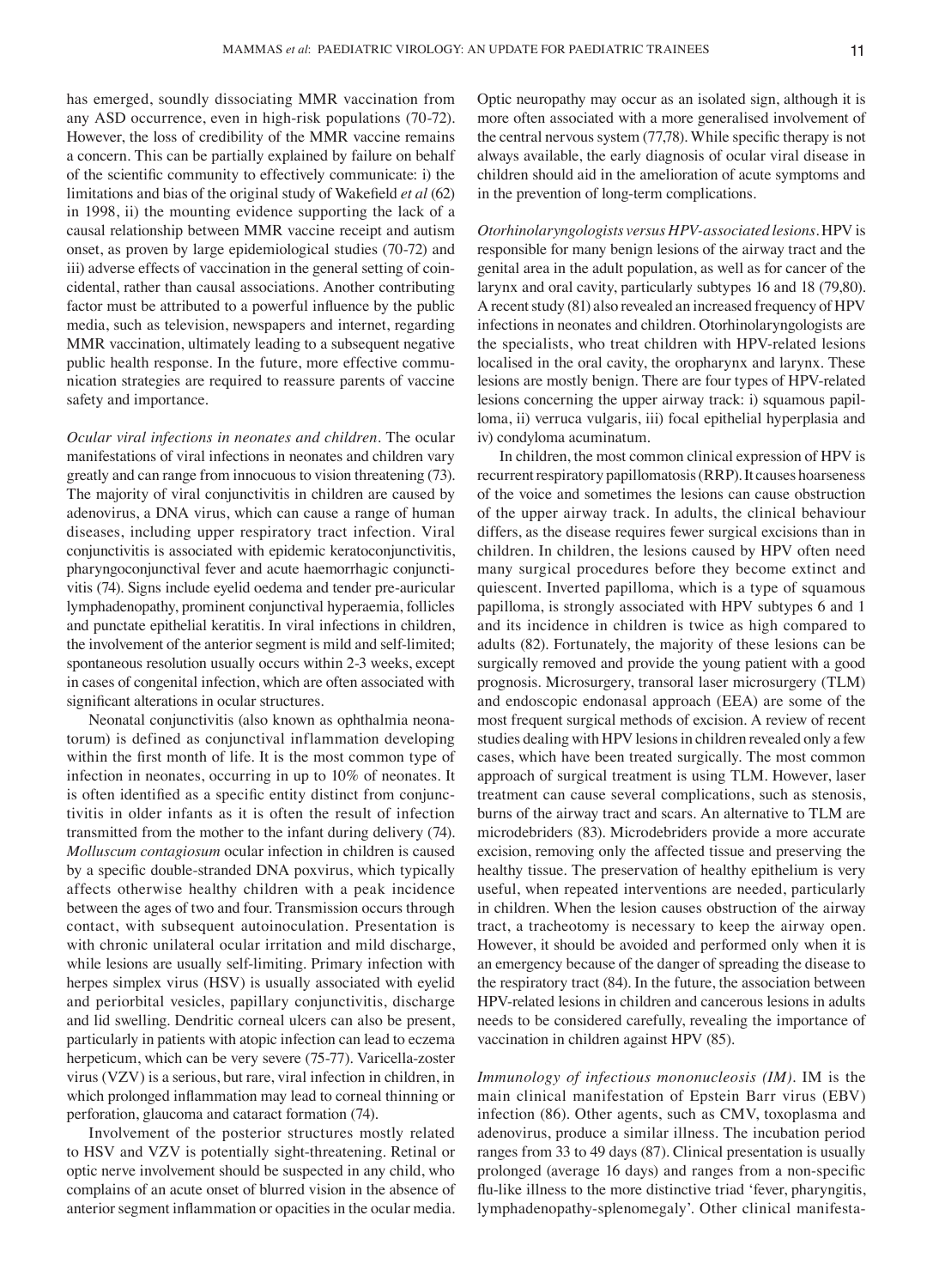tions include fatigue, hepatitis and eyelid oedema. Possible complications are meningoencephalitis, haemolytic anaemia, thrombocytopenia, rash, conjunctivitis, haemophagocytic syndrome, myocarditis, neurologic diseases, pancreatitis, parotitis, pericarditis, pneumonitis, psychological disorders and splenic rupture. Laboratory findings include the elevation of liver enzymes and lymphocytosis with a marked increase in the number of atypical lymphocytes in the peripheral blood (87). Additionally, immunophenotypic alterations of lymphocytes have been described in the various phases of EBV infection (88). More specifically, a reduction of B‑lymphocytes and an increase in the number of CD3<sup>+</sup>CD8<sup>+</sup>, T-lymphocytes, with a subsequent decrease in the CD3<sup>+</sup>CD4<sup>+</sup>/CD3<sup>+</sup>CD8<sup>+</sup> ratio is noted (89).

In the study by Panagopoulou *et al*(86), which was presented at the Workshop, researchers aimed to examine whether there is an association between the immunophenotypic alterations and the variability of the clinical presentation of IM. Although several studies (89-91) have examined the immunophenotype of lymphocytes in EBV infection, very few (89) have correlated these with the clinical course. The presented study (86) showed that the immunophenotypic analysis of cytotoxic T cells provides important information on the physiology of the immune response to EBV infection. Additionally, it may potentially play a predicting role, providing information on the expected clinical course, potential complications and the time to recovery from EBV infection.

*Merkel cell polyomavirus (MCPyV): A novel emerging virus of childhood.* MCPyV is a newly-discovered small, human DNA virus, which causes a widespread, previously unrecognised, human infection in adulthood and childhood (92,93). It is classified in the family *Polyomaviridae*, a group of non-enveloped, double-stranded DNA viruses with icosahedral symmetry, which can infect a variety of vertebrates, including humans and can cause malignant tumours upon their inoculation into heterologous hosts (94). First described in January 2008, the prototype sequence of MCPyV has a 5,387 base pair genome and contains the early region, which encodes the large tumor (LT) antigen and the small tumour (sT) antigen and the alternative tumor antigen open reading frame (ALTO), the late region, which encodes VP 1, VP 2 and VP 3 and a non-coding regulatory region. Of note, the genome of MCPyV has been detected in approximately 80% of Merkel cell carcinoma (MCC) cases (95). Although MCC is a relatively rare, highly aggressive, human skin cancer of neuroendocrine origin, its worldwide incidence has increased over the past twenty years from 500 to 1,500 cases per year. In the majority of MCC cases, MCPyV is integrated into the host genome in a monoclonal manner and the viral T antigen has truncating mutations, which render the T antigen unable to initiate the DNA replication required to propagate the virus (94).

Recent serological data using enzyme-linked immunosorbent assay (ELISA) techniques have suggested that MCPyV infection is common in childhood and occurs during early childhood, after the disappearance of specific maternal antibodies against MCPyV (93). MCPyV DNA has been detected in nasopharyngeal aspirate samples collected from children, indicating the presence of MCPyV in the upper respiratory tract of children (96,97). MCPyV is acquired in childhood through close contact involving saliva and the skin (93). As to date, the mode of MCPyV transmission has not been fully elucidated, the precise role of the respiratory secretions in MCPyV transmission in childhood requires further investigation. The respiratory tract system is involved as a unique reservoir of MCPyV in children and respiratory secretions seem to play a significant role in MCPyV transmission in childhood. Moreover, future studies are required in order to fully elucidate the potential implications of MCPyV infection in neoplasms in children.

#### **Acknowledgements**

The authors would like to thank all of the chair persons and the speakers of the Workshop on Paediatric Virology for their continued support in providing the most up-to-date information to the symposium. The authors would also like to thank the participants, who attended the event and provided feedback so that further study on improving the program can be achieved for the future. Last but not least, this symposium would not have been possible without the dedicated hard work and strong commitment from the Congress Secretary Carol Kalogridis, the members of the PVSG and the whole symposium organising team for developing the scientific program, organising, coordinating and guaranteeing the success of this scientific event.

#### **References**

- 1. Shulman ST: The history of pediatric infectious diseases. Pediatr Res 55: 163-176, 2004.
- 2. Starr M: Paediatric infectious diseases: The last 50 years. J Paediatr Child Health 51: 12-15, 2015.
- 3. Portnoy B: Pediatric Virology. Calif Med 102: 431-445, 1965.
- 4. Lannon CM and Peterson LE: Pediatric collaborative networks for quality improvement and research. Acad Pediatr 13 (Suppl 6): S69-S74, 2013.
- 5. Theodoridou M: Professional and ethical responsibilities of health-care workers in regard to vaccinations. Vaccine 32: 4866-4868, 2014.
- 6. Stoddard JJ, Cull WL, Jewett EA, Brotherton SE, Mulvey HJ and Alden ER: Providing pediatric subspecialty care: A workforce analysis. AAP Committee on Pediatric Workforce Subcommittee on Subspecialty Workforce. Pediatrics 106: 1325-1333, 2000.
- 7. Global Pediatric Education Consortium: The Global Pediatric Education Consortium: Transforming pediatric training and child health through collaboration. Pediatr Int 52: 684-686, 2010.
- 8. 20th World Congress on Advances in Oncology and 18th International Symposium on Molecular Medicine, October 8-10, 2015, Metropolitan Hotel, Athens, Greece. http://www.spandidos-publications.com
- 9. Mammas I, Breen L, Rackham O and Hughes A: Congenital cytomegalovirus (CMV) infection in twins born by a CMV-negative mother. Acta Paediatr 97: 264, 2008.
- 10. Mammas IN, Sourvinos G and Spandidos DA: The paediatric story of human papillomavirus (Review). Oncol Lett 8: 502-506, 2014.
- 11. Greenough A, Drysdale S, Broughton S and Bont L: The impact of viral infections on the long-term outcomes of prematurely born infants. Int J Mol Med 36: S89, 2015.
- 12. Greenough A, Alexander J, Boit P, Boorman J, Burgess S, Burke A, Chetcuti PA, Cliff I, Lenney W, Lytle T, *et al*: School age outcome of hospitalisation with respiratory syncytial virus infection of prematurely born infants. Thorax 64: 490-495, 2009.
- 13. Shefali-Patel D, Paris MA, Watson F, Peacock JL, Campbell M and Greenough A: RSV hospitalisation and healthcare utilisation in moderately prematurely born infants. Eur J Pediatr 171: 1055-1061, 2012.
- 14. Broughton S, Roberts A, Fox G, Pollina E, Zuckerman M, Chaudhry S and Greenough A: Prospective study of healthcare utilisation and respiratory morbidity due to RSV infection in prematurely born infants. Thorax 60: 1039-1044, 2005.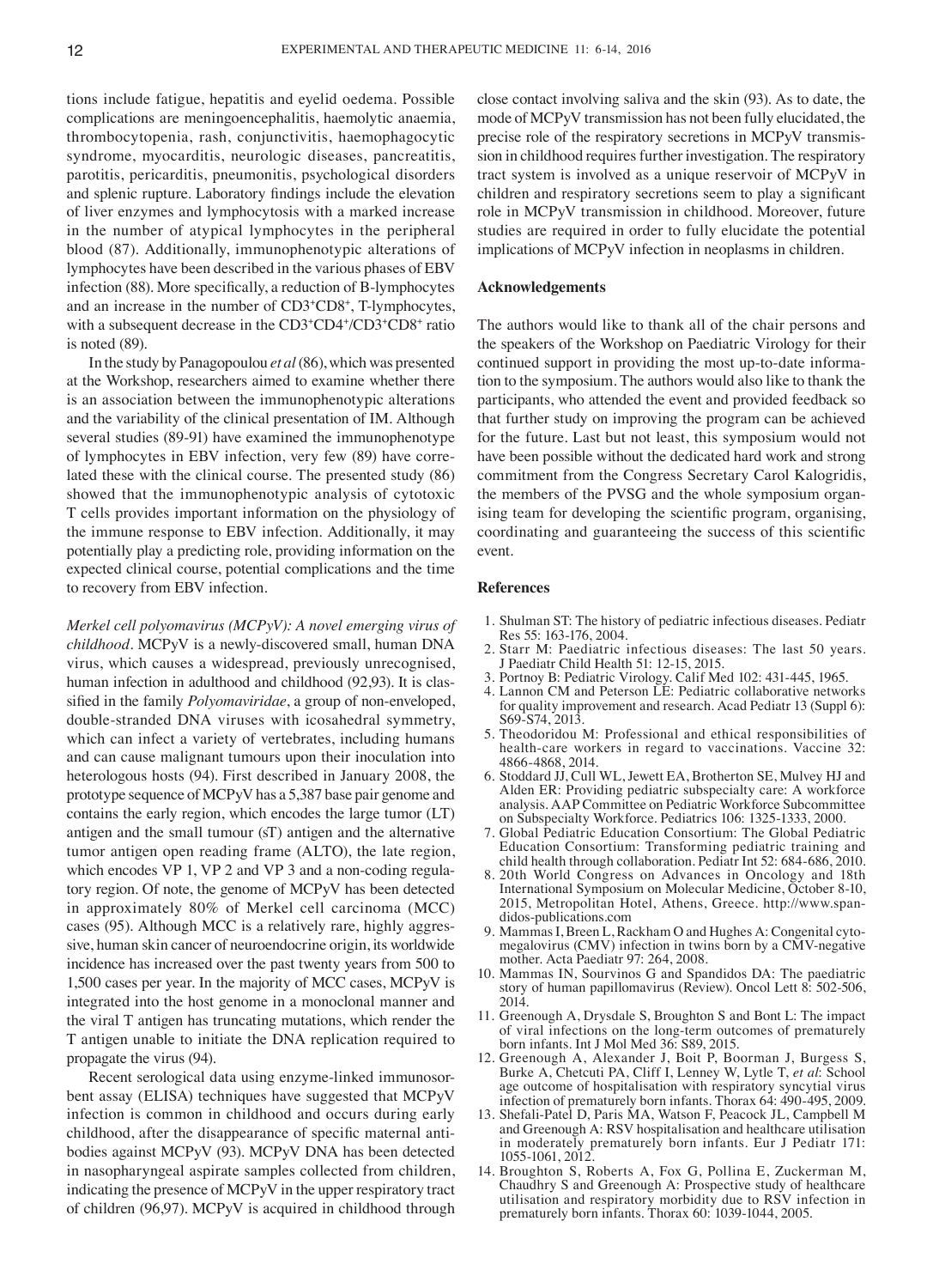- 15. Drysdale SB, Lo J, Prendergast M, Alcazar M, Wilson T, Zuckerman M, Smith M, Broughton S, Rafferty GF, Peacock JL, *et al*: Lung function of preterm infants before and after viral infections. Eur J Pediatr 173: 1497-1504, 2014.
- 16. Drysdale SB, Alcazar-Paris M, Wilson T, Smith M, ZuckermanM, Peacock JL, Johnston SL and Greenough A: Viral lower respiratory tract infections and preterm infants' healthcare utilisation. Eur J Pediatr 174: 209-215, 2015.
- 17. Drysdale SB, Wilson T, Alcazar M, Broughton S, Zuckerman M, Smith M, Rafferty GF, Johnston SL and Greenough A: Lung function prior to viral lower respiratory tract infections in prematurely born infants. Thorax 66: 468-473, 2011.
- 18. Drysdale SB, Prendergast M, Alcazar M, Wilson T, Smith M, Zuckerman M, Broughton S, Rafferty GF, Johnston SL, Hodemaekers HM, *et al*: Genetic predisposition of RSV infection-related respiratory morbidity in preterm infants. Eur J Pediatr 173: 905-912, 2014.
- 19. Drysdale SB, Alcazar-Paris M, Wilson T, Smith M, ZuckermanM, Broughton S, Rafferty GF, Peacock JL, Johnston SL and Greenough A: Rhinovirus infection and healthcare utilisation in prematurely born infants. Eur Respir J 42: 1029-1036, 2013.
- 20. Theodoridou M: Defeating polio: Vaccine anniversary (1955-2015). Int J Mol Med 36: S89, 2015.
- 21. WHO: Polio vaccines: WHO position paper, January 2014 - recommendations. Vaccine 32: 4117-4118, 2014.
- 22. European Centre for Disease Prevention and control: Risk assessment: Wild-type poliovirus 1 transmission in Israel - what is the risk to the EU/EEA? ECDC, Stockholm, 2013.
- 23. European Centre for Disease Prevention and Control: Rapid risk assessment: Suspected outbreak of poliomyelitis in Syria: Risk of importation and spread of poliovirus in the EU. ECDC, Stockholm, 2013.
- 24. Global Polio Eradication Initiative: Data and monitoring. http://www.polioeradication.org.
- 25. Porter KA, Diop OM, Burns CC, Tangermann RH and Wassilak SG: Tracking progress toward polio eradication - worldwide, 2013-2014. MMWR Morb Mortal Wkly Rep 64: 415-420, 2015.
- 26. Orenstein WA; Committee on Infectious Diseases: Eradicating polio: how the world's pediatricians can help stop this crippling illness forever. Pediatrics 135: 196-202, 2015.
- 27. Kramvis A: The clinical implications of hepatitis B virus genotypes in Paediatrics. Int J Mol Med 36: S89, 2015.
- 28. World Health Organization: Hepatitis B. Fact sheet No. 204, Updated July 2015. http://www.who.int/mediacentre/factsheets/fs204/en/.
- 29. Ni YH: Natural history of hepatitis B virus infection: pediatric perspective. J Gastroenterol 46: 1-8, 2011.
- 30. Lok AS and McMahon BJ: Chronic hepatitis B. Hepatology 45: 507-539, 2007.
- 31. Milich D and Liang TJ: Exploring the biological basis of hepatitis B e antigen in hepatitis B virus infection. Hepatology 38: 1075-1086, 2003.
- 32. Hsu HY, Chang MH, Hsieh KH, Lee CY, Lin HH, Hwang LH, Chen PJ and Chen DS: Cellular immune response to HBcAg in mother-to-infant transmission of hepatitis B virus. Hepatology 15: 770-776, 1992.
- 33. Chen M, Sällberg M, Hughes J, Jones J, Guidotti LG, Chisari FV, Billaud JN and Milich DR: Immune tolerance split between hepatitis B virus precore and core proteins. J Virol 79: 3016-3027, 2005.
- 34. Beasley RP, Trepo C, Stevens CE and Szmuness W: The e antigen and vertical transmission of hepatitis B surface antigen. Am J Epidemiol 105: 94-98, 1977.
- 35. Okada K, Kamiyama I, Inomata M, Imai M, Miyakawa Y and Mayumi M: e antigen and anti-e in the serum of asymptomatic carrier mothers as indicators of positive and negative transmission of hepatitis B virus to their infants. N Engl J Med 294: 746-749, 1976.
- 36. Tong MJ, Thursby MW, Lin JH, Weissman JY and McPeak CM: Studies on the maternal-infant transmission of the hepatitis B virus and HBV infection within families. Prog Med Virol 27: 137-147, 1981.
- 37. Kramvis A: Genotypes and genetic variability of hepatitis B virus. Intervirology 57: 141-150, 2014.
- 38. Mammas IN, Sourvinos G, Theodoridou M and Spandidos DA: Understanding the factors affecting human papillomavirus vacci- nation acceptance among adolescents. Int J Mol Med 36: S90, 2015.
- 39. Mammas IN and Spandidos DA: George N. Papanicolaou (1883-1962): Fifty years after the death of a great doctor, scientist and humanitarian. J BUON 17: 180-184, 2012.
- 40. Tota JE, Chevarie-Davis M, Richardson LA, Devries M and Franco EL: Epidemiology and burden of HPV infection and related diseases: Implications for prevention strategies. Prev Med 53 (Suppl 1): S12-S21, 2011.
- 41. zur Hausen H: Papillomaviruses and cancer: From basic studies to clinical application. Nat Rev Cancer 2: 342-350, 2002.
- 42. Kahn JA: HPV vaccination for the prevention of cervical intraepithelial neoplasia. N Engl J Med 361: 271-278, 2009.
- 43. Fagot JP, Boutrelle A, Ricordeau P, Weill A and Allemand H: HPV vaccination in France: uptake, costs and issues for the National Health Insurance. Vaccine 29: 3610-3616, 2011.
- 44. Deleré Y, Böhmer MM, Walter D and Wichmann O: HPV vaccination coverage among women aged 18-20 years in Germany three years after recommendation of HPV vaccination for adolescent girls: results from a cross-sectional survey. Hum Vaccin Immunother 9: 1706-1711, 2013.
- 45. Steens A, Wielders CC, Bogaards JA, Boshuizen HC, de Greeff SC and de Melker HE: Association between human papillomavirus vaccine uptake and cervical cancer screening in the Netherlands: Implications for future impact on prevention. Int J Cancer 132: 932-943, 2013.
- 46. Fisher H, Audrey S, Mytton JA, Hickman M and Trotter C: Examining inequalities in the uptake of the school-based HPV vaccination programme in England: a retrospective cohort study. J Public Health (Oxf) 36: 36-45, 2014.
- 47. Vandoros S, Hessel P, Leone T and Avendano M: Have health trends worsened in Greece as a result of the financial crisis? A quasi-experimental approach. Eur J Public Health 23: 727-731, 2013.
- 48. Christaki I, Beattie T and Midgley P: The challenge of modern biowarfare: ED preparedness for paediatric victims of the Ebola virus. Int J Mol Med 36: S90, 2015.
- 49. Elshabrawy HA, Erickson TB and Prabhakar BS: Ebola virus outbreak, updates on current therapeutic strategies. Rev Med Virol 25: 241-253, 2015.
- 50. Venkat A, Asher SL, Wolf L, *et al*; American College of Emergency Physicians; Emergency Nurses Association; Society for Academic Emergency Medicine: Ethical issues in the response to Ebola virus disease in United States emergency departments: A position paper of the American College of Emergency Physicians, the Emergency Nurses Association, and the Society for Academic Emergency Medicine. Acad Emerg Med 22: 605-615, 2015.
- 51. Bogucki S and Isakov A: Patients under investigation for Ebola virus disease in the United States: hospital preparedness planning and alternate care facilities. Acad Emerg Med 22: 600-604, 2015.
- 52. Mackway-Jones K, Carley SD and Robson J: Planning for major incidents involving children by implementing a Delphi study. Arch Dis Child 80: 410-413, 1999.
- 53. Richardson KJ: Ebola virus disease. Adv Emerg Nurs J 37: 102-115, 2015.
- 54. Koutsaftiki C: The clinical profile of infants with RSV bronchiolitis in PICU. Int J Mol Med 36: S90, 2015.
- 55. Koutsaftiki C, Tsialla A, Sideri G, Bampanelou A, Papadatos I and Sianidou L: Management of infants with severe bronchiolitis who were admitted to two PICUs. Int J Mol Med 36: S91, 2015.
- 56. Bamberger E, Srugo I, Abu Raya B, Segal E, Chaim B, Kassis I, Kugelman A and Miron D: What is the clinical relevance of respiratory syncytial virus bronchiolitis?: Findings from a multi-center, prospective study. Eur J Clin Microbiol Infect Dis 31: 3323-3330, 2012.
- 57. Eggleston HA, Gunville CF, Miller JI, Sontag MK and Mourani PM: A comparison of characteristics and outcomes in severe human metapneumovirus and respiratory syncytial virus infections in children treated in an intensive care unit. Pediatr Infect Dis J 32: 1330-1334, 2013.
- 58. Hasegawa K, Pate BM, Mansbach JM, Macias CG, Fisher ES, Piedra PA, Espinola JA, Sullivan AF and Camargo CA Jr: Risk factors for requiring intensive care among children admitted to ward with bronchiolitis. Acad Pediatr 15: 77-81, 2015.
- 59. Ralston SL, Lieberthal AS, Meissner HC, *et al*: Clinical practice guideline: the diagnosis, management, and prevention of bron- chiolitis. Pediatrics 134: e1474-e1502, 2014.
- 60. Koutsaki M: MMR vaccination and autism: An update. Int J Mol Med 36: S91, 2015.
- 61. Rapin I and Tuchman RF: Autism: Definition, neurobiology, screening, diagnosis. Pediatr Clin North Am 55: 1129-1146, viii, 2008.
- 62. Wakefield AJ, Murch SH, Anthony A, Linnell J, Casson DM, Malik M, Berelowitz M, Dhillon AP, Thomson MA, Harvey P, *et al*: Ileal‑lymphoid‑nodular hyperplasia, non‑specific colitis, and pervasive developmental disorder in children. Lancet 351: 637-641, 1998.